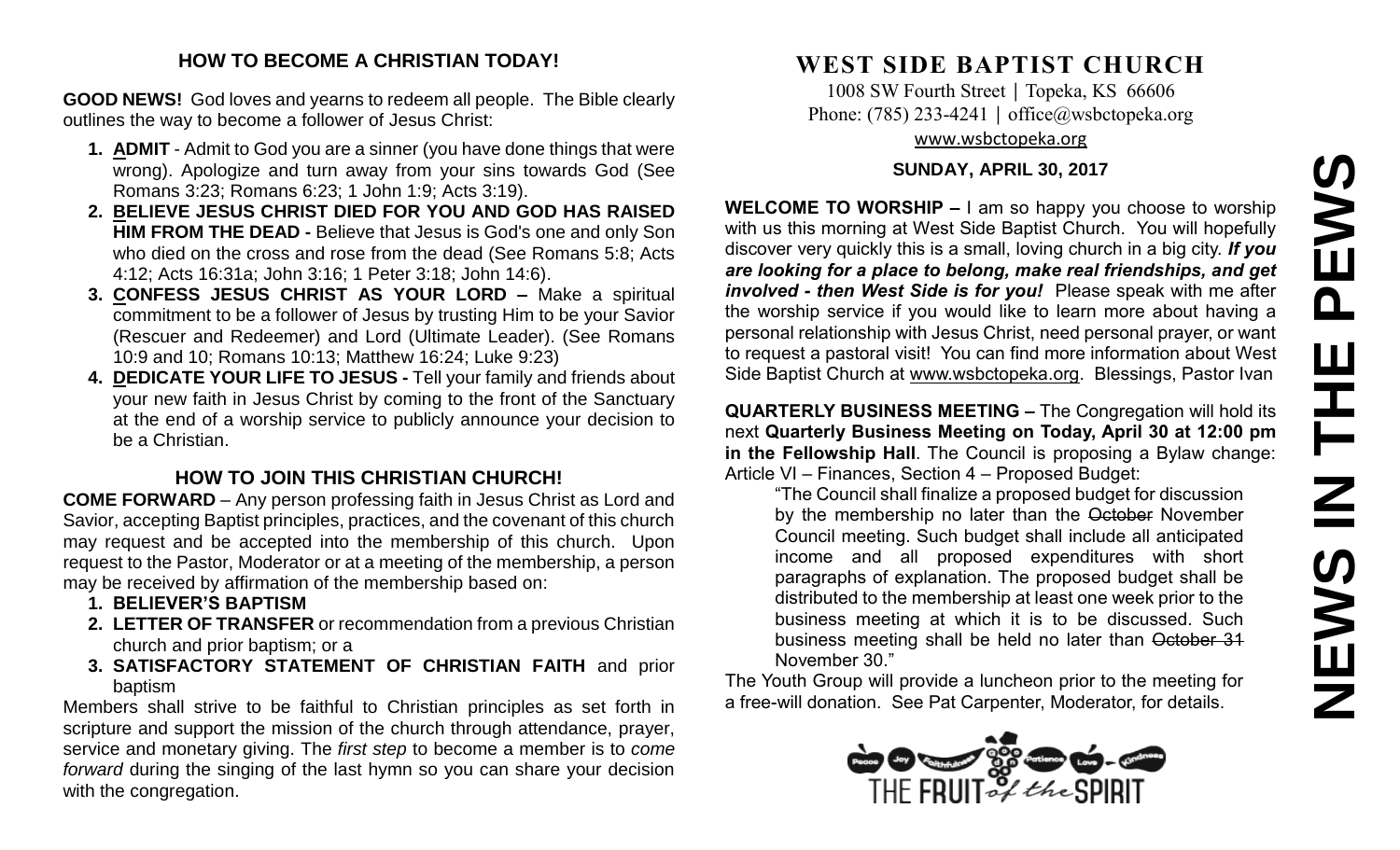## **WEEKLY CALENDAR**

#### **SUNDAY, APRIL 30**

| $9:15$ am          | Su  |
|--------------------|-----|
| $10:30$ am         | Wc  |
| $12:00 \text{ pm}$ | Qu  |
| $4:00 \text{ pm}$  | Bib |
|                    |     |

#### **MONDAY, MAY 1**

#### **TUESDAY, May 2**

## **WEDNESDAY, May 3**

## **THURSDAY, MAY 4**

1:00 – 3:00 pm Baby Closet

## **FRIDAY, May 5**

## **SATURDAY, May 6**

## **SUNDAY, May 7**

nday School orship (S) iarterly Meeting (FH)  $\lambda$ ble Study – Book of Isaiah (HH)

 9:00 – 11:00 am Baby Closet Ministry 6:00 pm Capital City Men's Chorus (FH)

5:30 pm Ladies Night Out @ Blind Tiger 6:00 pm Mens Night Out @ Carlos O Kellys

> Bible Study (HH) **Last** Free Fruits & Vegetables (FH) **Baby Closet Ministry Last** Wednesday Night Supper (FH) **Last WWW Kids Bible Club** Adult Bible Study (HH) Choir Practice (S)

 8:00 am Pancake Feed and Rummage Sale 1:00 pm Worship Team Practice (S)

 9:15 am Sunday School 10:30 am Worship 4:00 pm Bible Study - Book of Isaiah (HH)

## **IN OUR THOUGHTS AND PRAYERS**

Trena Ansell – hip replacement Mark Arnold (Alice and Clarence Payne's brother-in-law) In Remission \*Jane Baker – Healing for health concerns Albert Carpenter – Healing for health issues (Harry and Pat's son) Bradley Carpenter – Healing for liver (Harry and Pat's grandson) Susan Carpenter – Healing (Harry and Pat's daughter in law) \*June Cunningham – Healing for health concerns Zaylee Fortson – Healing for leukemia (age 8) in Superior, Montana. Grace Hart – Healing for health concerns (Janet Nyfeler's mother) Jack & Amanda Hilbert – Pregnancy (Almira's Granddaughter) \*Russ Hunter – Healing for health issues (Fran's husband) \*Alice Kieffer – Healing for health concerns Karen Kirby – Healing for health concerns \*Reginald Kirby – Healing for health concerns Larry Kramer – nieces' husband Brian has cancer \*Etta Landis – Healing for health concerns Kim Maggard – Suffering seizures \*Madeleine Martinson – Healing for health concerns \*Mae Martin – Healing for health concerns Josiah Matlock – Healing for leukemia (Candace Calloway's daughter) Nancy May – Healing for health concerns Marie Merrifield – fell and broke some ribs Don Morris - Sick Ken Paslay – Diabetes issues Sonny Payne – Healing for health concerns (Clarence Payne's brother) \*Juanita Plankinton – Healing for health concerns Becky Poe – recovering from knee replacement Roxie – Healing health concerns (Molly Morris' sister/b-i-l) Elaine Randle – Healing for health concerns (Marianne Spano's sister) Lynn Reeves – Healing for health concerns Jill Roesler – Healing for health concerns Marty Rosa – Healing for health concerns \*Jeff Runyan – Healing for health concerns Colleen Smith – Brother Mike has mass on the throat having it checked out \*Hazel Smith-Tindall – Healing for health concerns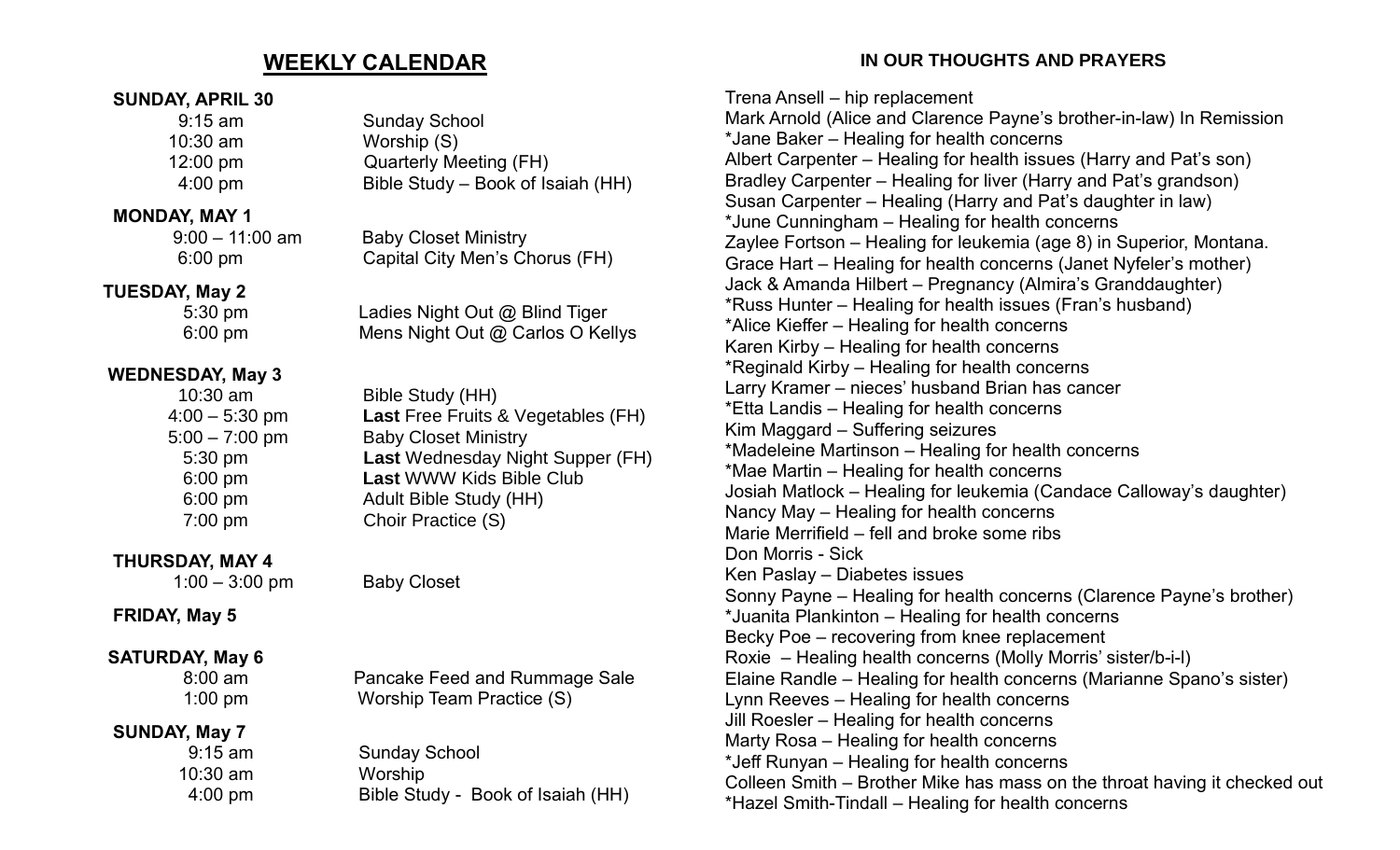\*Paul Snickles – Healing for health concerns Keith Springer – Healing (Marianne Spano's brother) Adriana White – Healing for personal issues Lola Zab – Healing (Marianne Spano's sister)

*\*Homebound*

#### **MISSION TRIP TO MURROW INDIAN CHILDREN'S HOME –** The Ministry



of Missions would like to plan a work trip to Murrow Indian Children's Home in Muskogee, Oklahoma, on **Monday, June 5 thru Thursday, June 8,** so we need to know who will be interested in going. If you are interested, please sign up on the sheet on the bulletin board. The mission trip will include time to make friends as you complete assigned physical work projects – see Mission bulletin board for a list

of possible projects. See Don Johnson for details or to volunteer.

**RIDE TO CHURCH** - If you need transportation to / from a worship service or another church-related activity, please call the Church Office at (785) 233- 4241 during office hours (Tuesday thru Friday, 8:00 a.m. to 4:30 p.m.) Volunteers are needed to ride along with our driver to pick-up / drop off children on Wednesdays and Sundays. Contact Mark Calloway if you would like to volunteer.

**WOMEN'S MINISTRY (ABW) -** Travel with American Baptist Women's Ministries and American Baptist Women in Ministry (ABWIM) to the **Republic of Georgia on October 31 to November 11, 2017**, for a unique intercultural/interfaith spiritual pilgrimage. The Spiritual Pilgrimage will include up to 14 Baptist and Muslim women from the U.S. The purpose of the pilgrimage is to break barriers and build bridges between Christians and Muslims, multiple generations, Georgians and Americans, and lay and ordained women. In the Republic of Georgia, women will experience homestays with Muslim families, advocacy for gender justice and religious rights, the stunning geography of Georgia's mountains and vineyards, and more! **Registration is now open until June 15, 2017.**

**LADIES NIGHT OUT -**Tuesday, May 2 @ 5:30 pm at Blind Tiger. Take a Night Off from cooking to connect with other Christian women during Ladies Night Out - a monthly gathering of women who encourage each other in their faith.



All women attending West Side Baptist Church are welcome. Please invite friends. Dinner is *Dutch Treat.* Car-pooling is encouraged. Please contact Trena for directions, questions, or to make a reservation.

**MEN'S NIGHT OUT** – Tuesday, May 2 @ 6:00 pm at Carlos O Kelly's. Join some familiar faces and discover new friends - at the Men's Night Out, a monthly gathering of men to enjoy a meal at a local restaurant (Dutch Treat) and enjoy Christian fellowship.



#### **RED CROSS CPR & FIRST AID TRAINING –**

Sign up for the CPR and first aid training taking place at no cost on Sunday, May 7 from 1:30 pm to 5:30 pm at West Side Baptist Church. The signup sheet is on the bulletin board outside the sanctuary. See Don Johnson for any further questions.

**BIBLE STUDIES –** Join a small group Bible study at West Side Baptist Church to learn God's word and be transformed by the Spirit:

• Sundays at 9:15 am: "Biblical Archeology" with Doug Mauck (HH)



- Sundays at 9:15 am: "Explore the Bible" with Don Johnson (2nd FL)
- Sundays at 4:00 pm: "The Book of Isaiah" with Pastor Ivan (HH)
- Wednesdays at 10:30 am: "Ephesians" with Pastor Ivan (HH)

• Wednesdays at 6:00pm: "The Twelve Disciples" with Jim Goodnow Bible studies are free and open to the public. A free Bible available to participants.